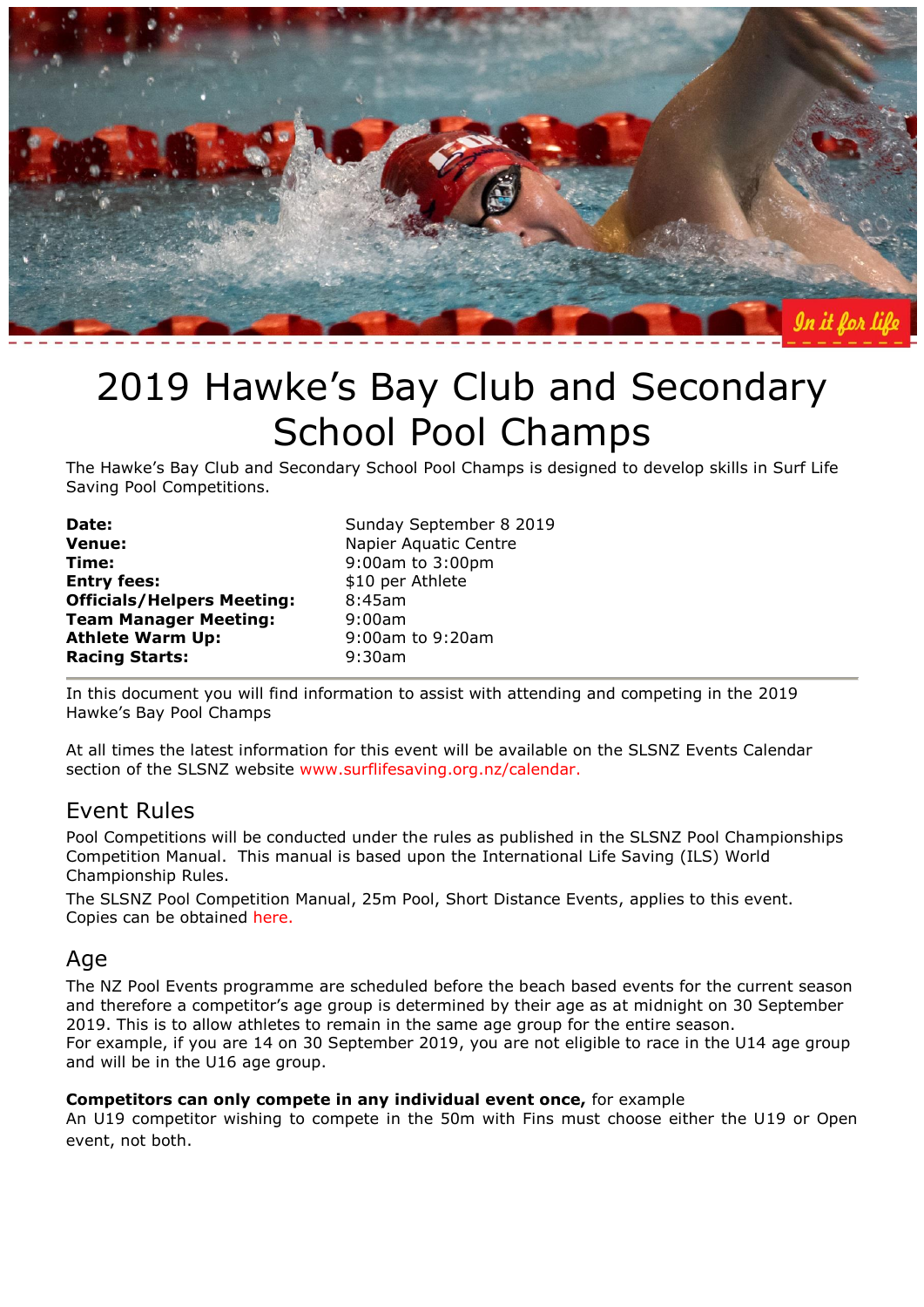

# Time Keepers

A large number of time keepers are required to ensure the successful running of the Hawkes Bay Pool Champs. As such, each competing **School** will be required to supply three (3) timekeepers during the competition.

# In Pool Lifeguards

In pool lifeguards are required to ensure the successful running of the Hawkes Bay Pool Champs. These guards are required to move around gear and help set and reset the lanes. As such, each competing **Surf Club** will be required to supply two (2) lifeguards during the competition.

### Points:

Points are awarded as follows:

- 1  $1<sup>st</sup>$  place – 5 points
- $2<sup>nd</sup>$  place 4 points
- $-3<sup>rd</sup>$  place  $-3$  points
- Non-placing competitor $* 1$  point

\*must complete event to obtain points

Races will be run as timed finals. Each competitor will swim once and the placing's will be determined by times.

# Surf Life Saving Club Competition

The Surf Life Saving Club with the most points at the end of competition wins the Surf Life Saving Pool Championship. There will be a trophy awarded to the top club this year. Only SLSNZ members are eligible to compete in the SLS title events.

# School Competition

Schools compete for Royal Life Saving trophies under one of the following categories:

- *Vigor Brown Shield* Top Boys High School (all competitors for the school are boys)
- *Knapp Shield* Top Girls High School (all competitors for the school are girls)
- *J Johnstone Cup* Top Mixed High School (competitors for the school include boys and girls)

The Hawke's Bay Secondary Schools Surf Life Saving Pool Championship Title will be awarded to the school, from all categories, accumulating the most points.

# Individual Titles:

Individuals will gather points as per the point structure above. Where a non-surf lifesaving member places ahead of a surf lifesaving member, the highest placing surf lifesaving member will win the surf lifesaving title, and so on down to 3rd place.

The individual with the most points will win the following titles:

- M/F U12 SLS and/or HBSS Pool Champion
- M/F U14 SLS and/or HBSS Pool Champion
- M/F U16 SLS and/or HBSS Pool Champion
- M/F U19 SLS and/or HBSS Pool Champion
- M/F Open SLS Pool Champion
- M/F Masters SLS Pool Champion

# Relay/Team Events:

**Competitors can compete in any team event for their club and/or school once only,** for example a male competitor may only compete for their club in the mixed or male 4 x 25m Obstacle Relay, not both. They may then compete for their school in the mixed or male 4 x 25m Obstacle Relay, not both.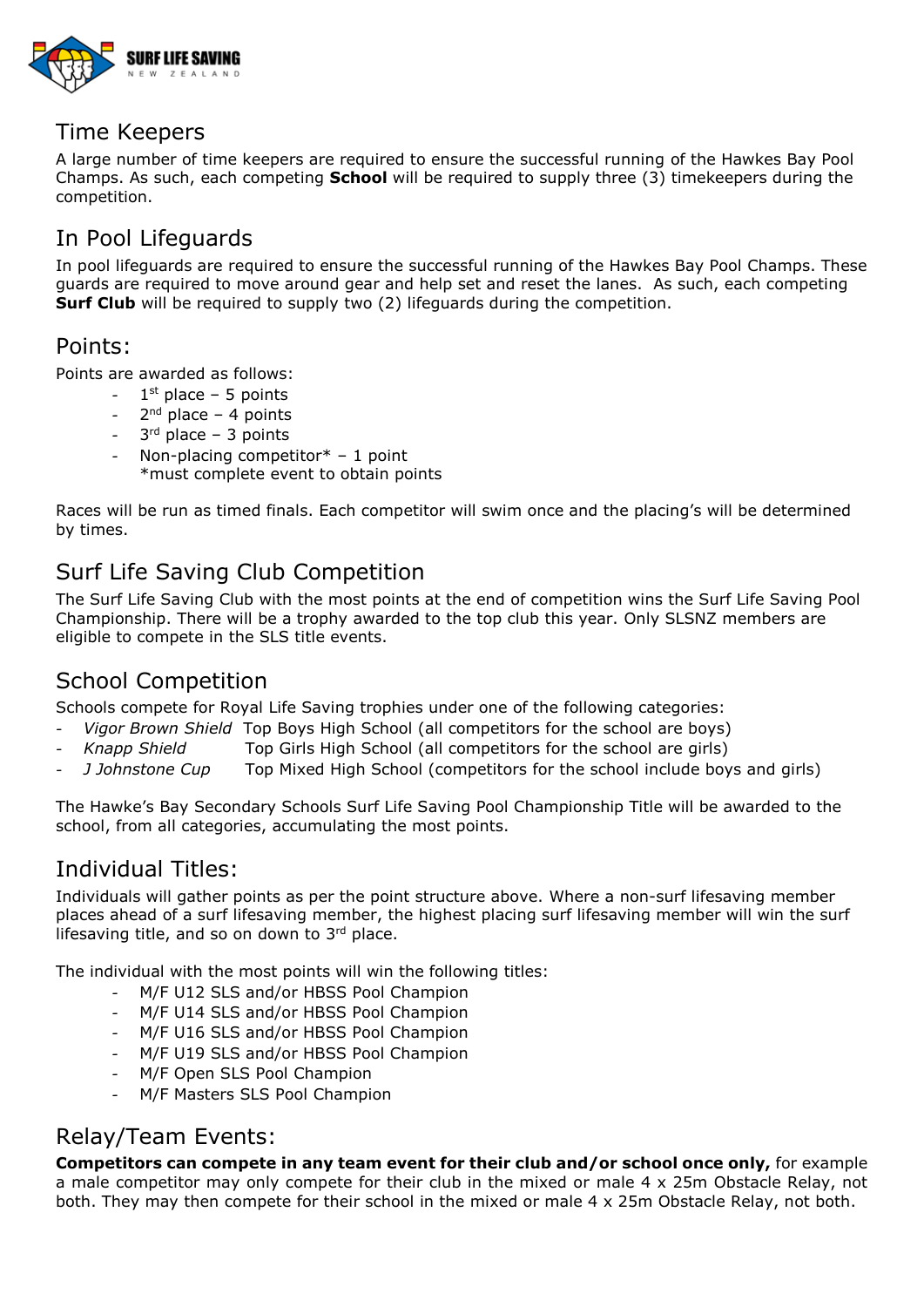

# Entries:

Entries open on Monday 5 August 2019 and close at 8.00am Monday 2 September 2019. Entries will be completed online. Details will be on the event page on the SLSNZ website. **Surf Life Saving New Zealand** will invoice entry fee based on numbers entered for schools and then clubs where athletes not at school. **No late entries will be accepted.** 

# Programme of Events

| Age          |        | <b>Events</b>                 | <b>Competitors</b> |
|--------------|--------|-------------------------------|--------------------|
|              | Male   | 50m Patient Tow with Fins     | $\overline{2}$     |
|              |        | 25m Brick Carry               | $\mathbf{1}$       |
|              |        | 25m Swim with Fins            | $\mathbf{1}$       |
|              |        | 50m Swim with Obstacles       | $\mathbf{1}$       |
|              |        | 4 x 25m Medley Relay          | $\overline{4}$     |
|              |        | 4 x 25m Obstacle Relay        | $\overline{4}$     |
|              |        |                               |                    |
| 12           | Female | 50m Patient Tow with Fins     | $\overline{2}$     |
|              |        | 25m Brick Carry               | $\mathbf{1}$       |
| <b>UNDER</b> |        | 25m Swim with Fins            | $\mathbf{1}$       |
|              |        | 50m Swim with Obstacles       | $\mathbf{1}$       |
|              |        | 4 x 25m Medley Relay          | $\overline{4}$     |
|              |        | 4 x 25m Obstacle Relay        | $\overline{4}$     |
|              |        |                               |                    |
|              |        | 4 x 25m Medley Relay Club     | 4                  |
|              | Mixed  | 4 x 25m Obstacle Relay Club   | $\overline{4}$     |
|              |        | 4 x 25m Medley Relay School   | $\overline{4}$     |
|              |        | 4 x 25m Obstacle Relay School | $\overline{4}$     |
|              |        |                               |                    |
|              | Male   | 50m Patient Tow with Fins     | 2                  |
|              |        | 25m Brick Carry               | $\mathbf{1}$       |
|              |        | 25m Swim with Fins            | $\mathbf{1}$       |
|              |        | 50m Swim with Obstacles       | $\mathbf{1}$       |
|              |        | 4 x 25m Medley Relay          | $\overline{4}$     |
|              |        | 4 x 25m Obstacle Relay        | $\overline{4}$     |
| UNDER 14     |        |                               |                    |
|              | Female | 50m Patient Tow with Fins     | $\overline{2}$     |
|              |        | 25m Brick Carry               | $\mathbf{1}$       |
|              |        | 25m Swim with Fins            | $\mathbf{1}$       |
|              |        | 50m Swim with Obstacles       | $\mathbf{1}$       |
|              |        | 4 x 25m Medley Relay          | $\overline{4}$     |
|              |        | 4 x 25m Obstacle Relay        | 4                  |
|              |        |                               |                    |
|              |        | 4 x 25m Medley Relay Club     | 4                  |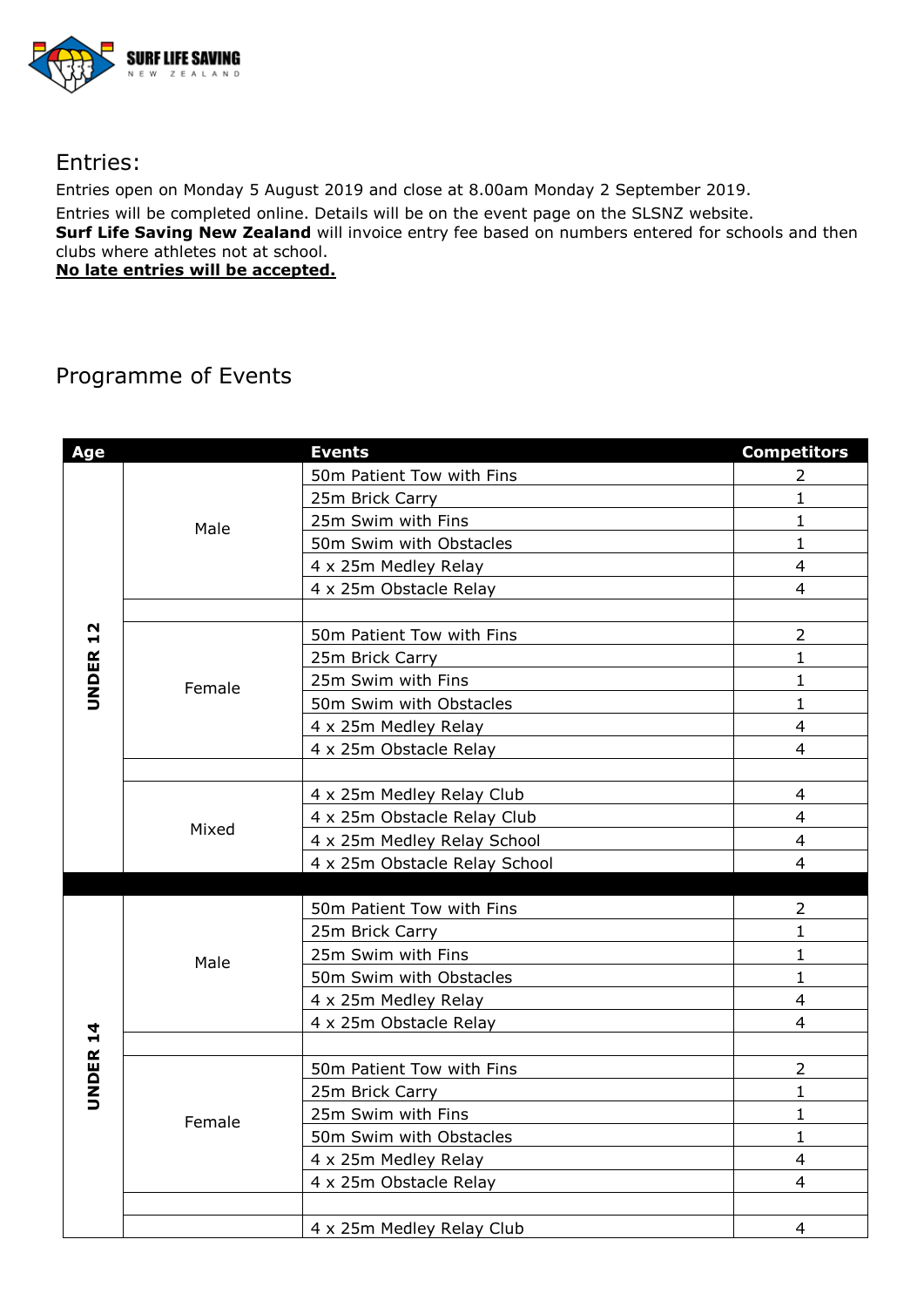|                 | SURF LIFE |                               |                |
|-----------------|-----------|-------------------------------|----------------|
|                 |           | 4 x 25m Obstacle Relay Club   | 4              |
|                 | Mixed     | 4 x 25m Medley Relay School   | $\overline{4}$ |
|                 |           | 4 x 25m Obstacle Relay School | $\overline{4}$ |
|                 |           | 50m Manikin Tow with Fins     | 1              |
| <b>UNDER 16</b> | Male      | 25m Manikin Carry             | 1              |
|                 |           | 25m Swim with Fins            | 1              |
|                 |           | 100m Swim with Obstacles      | 1              |
|                 |           | 4 x 25m Medley Relay          | $\overline{4}$ |
|                 |           | 4 x 25m Obstacle Relay        | 4              |
|                 | Female    | 50m Manikin Tow with Fins     | 1              |
|                 |           | 25m Manikin Carry             | $\mathbf 1$    |
|                 |           | 25m Swim with Fins            | $\mathbf 1$    |
|                 |           | 100m Swim with Obstacles      | $\mathbf 1$    |
|                 |           | 4 x 25m Medley Relay          | $\overline{4}$ |
|                 |           | 4 x 25m Obstacle Relay        | $\overline{4}$ |
|                 |           | 4 x 25m Medley Relay Club     | 4              |
|                 |           | 4 x 25m Obstacle Relay Club   | $\overline{4}$ |
|                 | Mixed     | 4 x 25m Medley Relay School   | $\overline{4}$ |
|                 |           | 4 x 25m Obstacle Relay School | 4              |
|                 |           | 50m Manikin Tow with Fins     | 1              |
|                 | Male      | 25m Manikin Carry             | $\mathbf 1$    |
|                 |           | 25m Swim with Fins            | 1              |
|                 |           | 100m Swim with Obstacles      | 1              |
|                 |           | 4 x 25m Medley Relay          | 4              |
|                 |           | 4 x 25m Obstacle Relay        | 4              |
|                 |           | 50m Manikin Tow with Fins     | $\mathbf{1}$   |
| <b>UNDER 19</b> |           | 25m Manikin Carry             | 1              |
|                 | Female    | 25m Swim with Fins            | $\mathbf{1}$   |
|                 |           | 100m Swim with Obstacles      | $\mathbf 1$    |
|                 |           | 4 x 25m Medley Relay          | $\overline{4}$ |
|                 |           | 4 x 25m Obstacle Relay        | $\overline{4}$ |
|                 |           | 4 x 25m Medley Relay Club     | $\overline{4}$ |
|                 |           | 4 x 25m Obstacle Relay Club   | $\overline{4}$ |
|                 | Mixed     | 4 x 25m Medley Relay School   | $\overline{4}$ |
|                 |           | 4 x 25m Obstacle Relay School | $\overline{4}$ |
|                 |           | 50m Manikin Tow with Fins     | 1              |
|                 |           | 25m Manikin Carry             | $\mathbf 1$    |
|                 | Male      | 25m Swim with Fins            | $\mathbf 1$    |
| OPEN            |           | 100m Swim with Obstacles      | $\mathbf 1$    |
|                 |           | 4 x 25m Medley Relay          | $\overline{4}$ |
|                 |           | 4 x 25m Obstacle Relay        | $\overline{4}$ |
|                 |           | 50m Manikin Tow with Fins     | $\mathbf{1}$   |
|                 |           |                               |                |